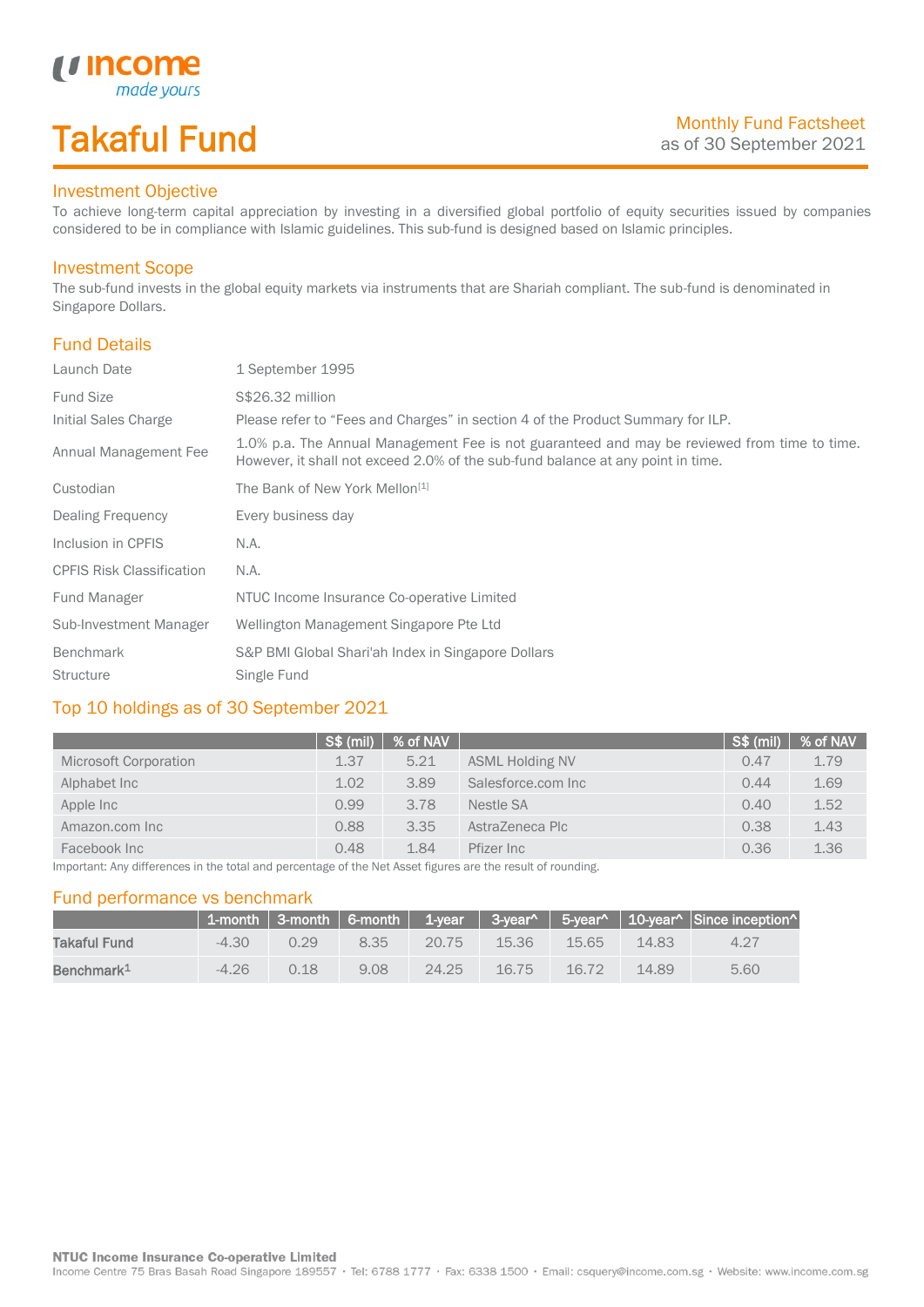# Takaful Fund

*<u>Income</u>*<br>made yours



The returns are calculated using bid-to-bid prices, in Singapore dollar terms, with dividends and distributions reinvested. ^Returns above one year are annualized. Past performance is not indicative of future performance. Fees & charges payable through deduction of premium or cancellation of units are excluded from this calculation.

#### <sup>1</sup> Note to our Policyholders on Revision of Benchmark Return:

Effective from 1 April 2011, dividend reinvested has been included in the returns of the Benchmark to achieve a better comparison of the Fund performance against its Benchmark. The historical Benchmark returns for the period from 1 July 2010 to 31 March 2011 have therefore been revised.

### **Volatility**

|                     | <b>Annual Volatility (%)</b> |
|---------------------|------------------------------|
| <b>Takaful Fund</b> | 15.97                        |

Calculated using bid-bid prices in Singapore Dollar terms, with dividends and distribution reinvested.

**NTUC Income Insurance Co-operative Limited** 

Income Centre 75 Bras Basah Road Singapore 189557 · Tel: 6788 1777 · Fax: 6338 1500 · Email: csquery@income.com.sg · Website: www.income.com.sg